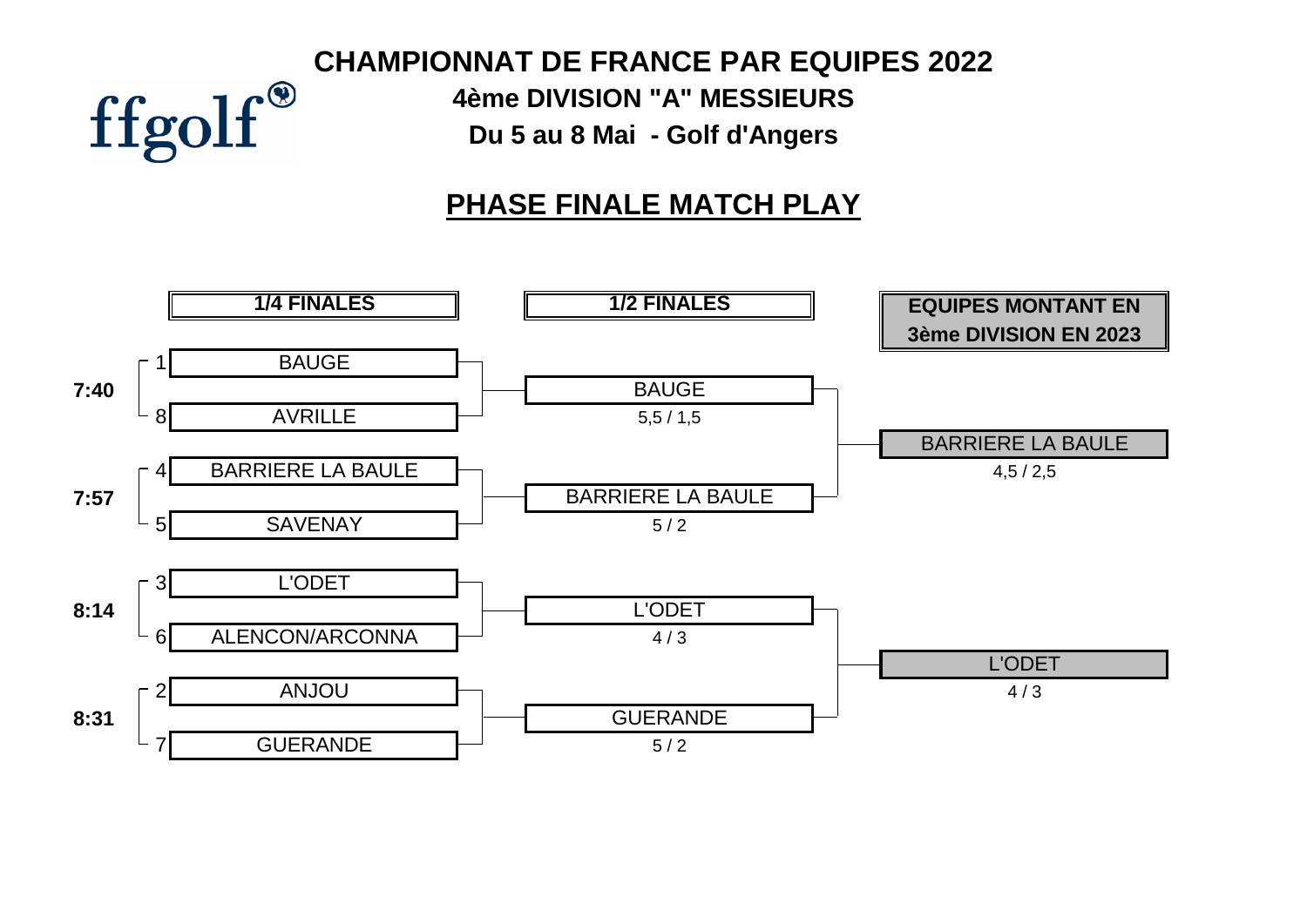

#### **Du 5 au 8 Mai - Golf d'Angers CHAMPIONNAT DE FRANCE PAR EQUIPES 2022 4ème DIVISION "A" MESSIEURS**

|                 | <b>EQUIPIERS</b>                                     |                                 | <b>FOURSOMES</b>                     |                     | <b>EQUIPIERS</b>                          |
|-----------------|------------------------------------------------------|---------------------------------|--------------------------------------|---------------------|-------------------------------------------|
| <b>Heures</b>   |                                                      | <b>Points</b>                   | <b>Score</b>                         | <b>Points</b>       |                                           |
| 8:15            | <b>BOURDIN Arnaud 5,3</b><br>DELCROS-BICHON Leho 9,5 | $\pmb{0}$                       | 2UP                                  | 1                   | DE REU Jules -1,9<br>LE GOFF Baptiste 7,1 |
| 8:23            | <b>BREBION Alain 1</b><br>ROCHAIS Hugues -1          | 1                               | 4&3                                  | 0                   | EVRAIN Thomas 5,4<br>IZRAEL Stephane 3,8  |
|                 | <b>EQUIPIERS</b>                                     |                                 | <b>SIMPLES</b>                       |                     | <b>EQUIPIERS</b>                          |
| <b>Heures</b>   |                                                      | <b>Points</b>                   | <b>Score</b>                         | <b>Points</b>       |                                           |
| 13:00           | ROCHAIS Hugues -1                                    | 0                               | 2UP                                  | 1                   | DE REU Jules -1,9                         |
| 13:07           | GUYON Nicolas 1,3                                    | 0                               | 3&2                                  | 1                   | DEBRUN Victor -1                          |
| 13:14           | <b>BREBION Alain 1</b>                               | $\bf{0}$                        | 3&2                                  | 1                   | MEGROZ Jean-Max 1,5                       |
| 13:21           | FOURIER Corentin 2,6                                 | 0,5                             | AS                                   | 0,5                 | HAMON Grégoire 4,9                        |
| 13:28           | <b>BOURDIN Arnaud 5,3</b>                            | 1                               | 4&3                                  | 0                   | LE GOFF Baptiste 7,1                      |
| Résultat final: |                                                      | 2,5<br><b>BARRIERE LA BAULE</b> | <b>TOTAL</b><br><b>POINTS</b><br>bat | 4,5<br><b>BAUGE</b> |                                           |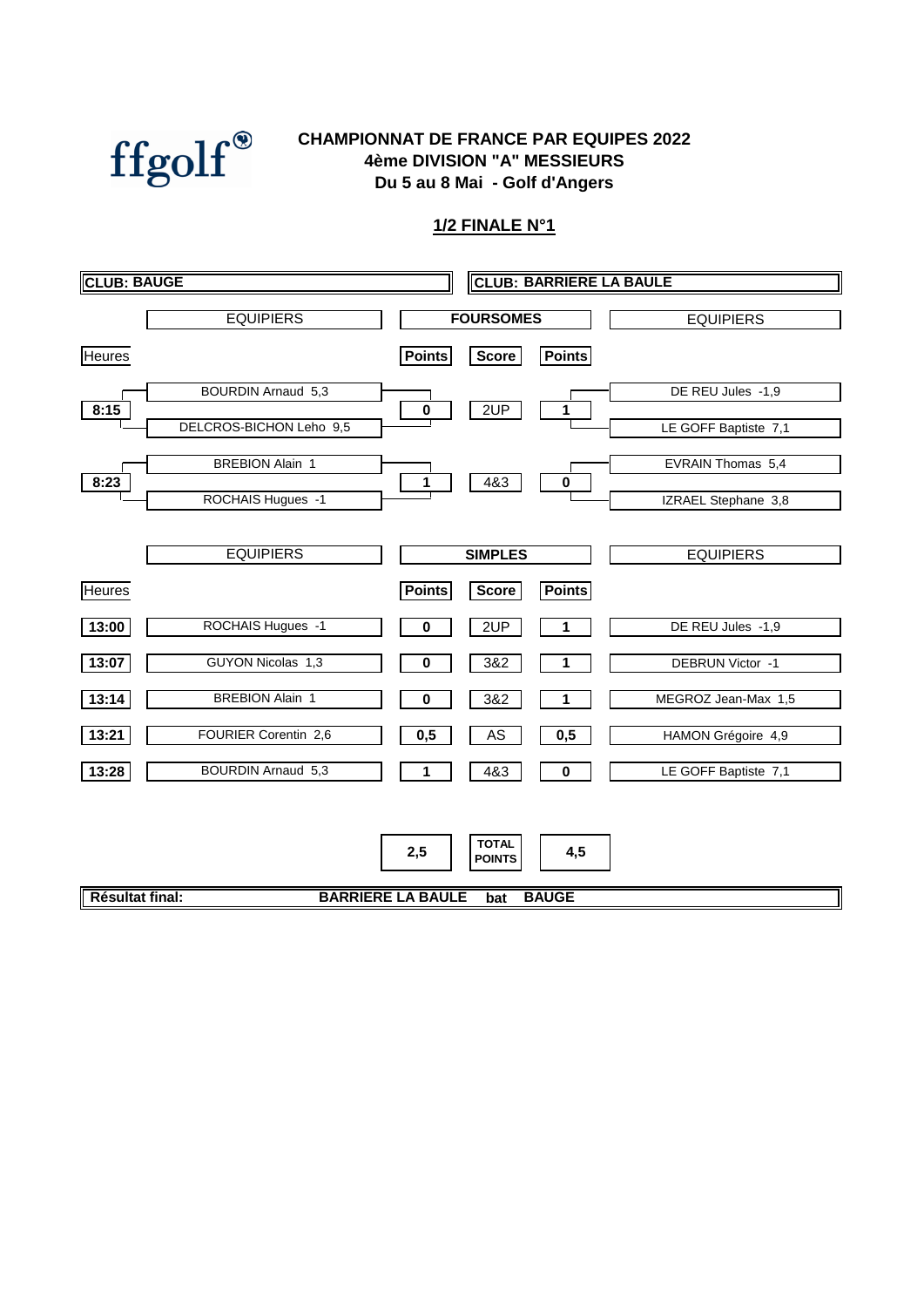

#### **4ème DIVISION "A" MESSIEURS Du 5 au 8 Mai - Golf d'Angers CHAMPIONNAT DE FRANCE PAR EQUIPES 2022**

| <b>CLUB: L'ODET</b>                               | <b>CLUB: GUERANDE</b>                             |                                                 |
|---------------------------------------------------|---------------------------------------------------|-------------------------------------------------|
| <b>EQUIPIERS</b>                                  | <b>FOURSOMES</b>                                  | <b>EQUIPIERS</b>                                |
| <b>Heures</b>                                     | <b>Points</b><br><b>Points</b><br><b>Score</b>    |                                                 |
| ANDRE Dylan 2,9<br>8:35                           | 1UP<br>1<br>$\pmb{0}$                             | METAYER Benoist -0,2                            |
| <b>WALTER Vincent 1</b>                           |                                                   | <b>VLETTER Morne 1</b>                          |
| <b>TYMEN Corentin 4</b><br>8:43<br>TYMEN Malo 1,9 | 1UP<br>$\pmb{0}$<br>1                             | <b>GENTIL Florian 5,5</b><br>ROHEL Benjamin 6,5 |
|                                                   |                                                   |                                                 |
| <b>EQUIPIERS</b>                                  | <b>SIMPLES</b>                                    | <b>EQUIPIERS</b>                                |
| <b>Heures</b>                                     | <b>Points</b><br><b>Points</b><br><b>Score</b>    |                                                 |
| LUCAS Vincent 0,7<br>13:38                        | 5&4<br>0<br>1                                     | METAYER Benoist -0,2                            |
| <b>WALTER Vincent 1</b><br>13:45                  | $\bf{0}$<br>4&3<br>1                              | <b>VLETTER Morne 1</b>                          |
| ANDRE Dylan 2,9<br>13:52                          | 3&2<br>0<br>1                                     | <b>LEBRETON Eric 1,5</b>                        |
| LE BARON Benoit 3,3<br>13:59                      | 3&2<br>0                                          | ROHEL Benjamin 6,5                              |
| <b>TYMEN Corentin 4</b><br>14:06                  | 1UP<br>0                                          | RINGWALD Martin 6,5                             |
|                                                   | <b>TOTAL</b><br>$\mathbf 3$<br>4<br><b>POINTS</b> |                                                 |
| Résultat final:                                   | <b>L'ODET</b><br><b>GUERANDE</b><br>bat           |                                                 |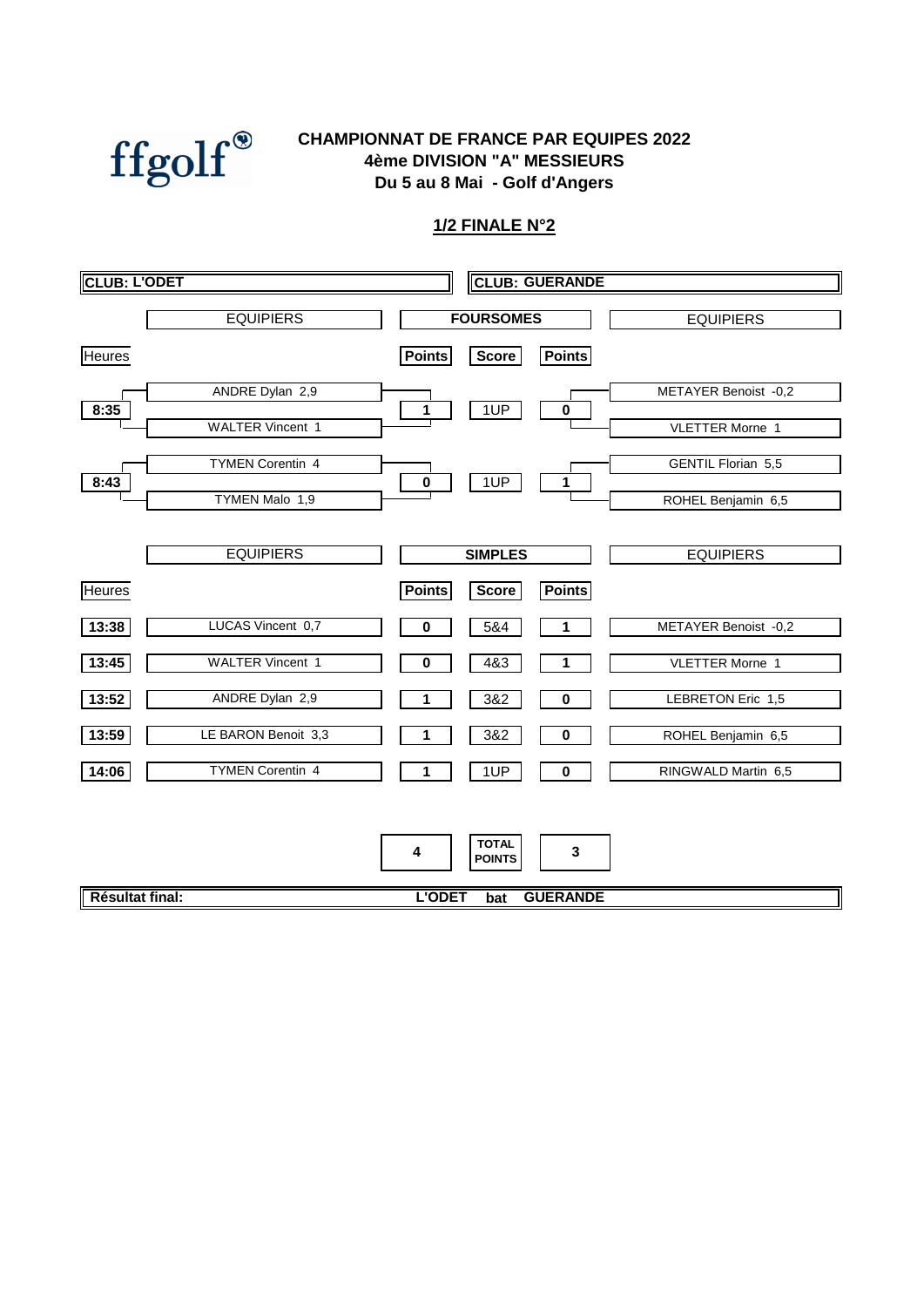

#### **4ème DIVISION "A" MESSIEURS Du 5 au 8 Mai - Golf d'Angers CHAMPIONNAT DE FRANCE PAR EQUIPES 2022**

| <b>CLUB: BAUGE</b>                 | <b>CLUB: AVRILLE</b>                           |                           |
|------------------------------------|------------------------------------------------|---------------------------|
| <b>EQUIPIERS</b>                   | <b>FOURSOMES</b>                               | <b>EQUIPIERS</b>          |
| <b>Heures</b>                      | <b>Points</b><br><b>Points</b><br><b>Score</b> |                           |
| ROCHAIS Hugues -1<br>7:40          | 5&3<br>$\pmb{0}$<br>1                          | CAPUS Pierre 5,1          |
| GUYON Nicolas 1,3                  |                                                | FOREST Valentin 5,3       |
| FOURIER Corentin 2,6<br>7:48       | 4&3<br>$\pmb{0}$<br>1                          | ASTOUL Thomas 4,7         |
| DELCROS-BICHON Leho 9,5            |                                                | ROUSSEAU Christophe 4,7   |
| <b>EQUIPIERS</b>                   | <b>SIMPLES</b>                                 | <b>EQUIPIERS</b>          |
| <b>Heures</b>                      | <b>Points</b><br><b>Points</b><br>Score        |                           |
| ROCHAIS Hugues -1<br>12:25         | 7&5<br>0                                       | LE BEAUDOUR Stanislas 0,8 |
| GUYON Nicolas 1,3<br>12:32         | 0,5<br>AS<br>0,5                               | BAUSSAY Fabrice 3,3       |
| <b>BREBION Alain 1</b><br>12:39    | 3&2<br>0<br>1                                  | ASTOUL Thomas 4,7         |
| FOURIER Corentin 2,6<br>12:46      | 4&2<br>$\pmb{0}$                               | CAPUS Pierre 5,1          |
| <b>BOURDIN Arnaud 5,3</b><br>12:53 | 4&3<br>$\mathbf 0$<br>1                        | FOREST Valentin 5,3       |
|                                    |                                                |                           |
|                                    | <b>TOTAL</b><br>5,5<br>1,5<br><b>POINTS</b>    |                           |
| Résultat final:                    | <b>BAUGE</b><br><b>AVRILLE</b><br>bat          |                           |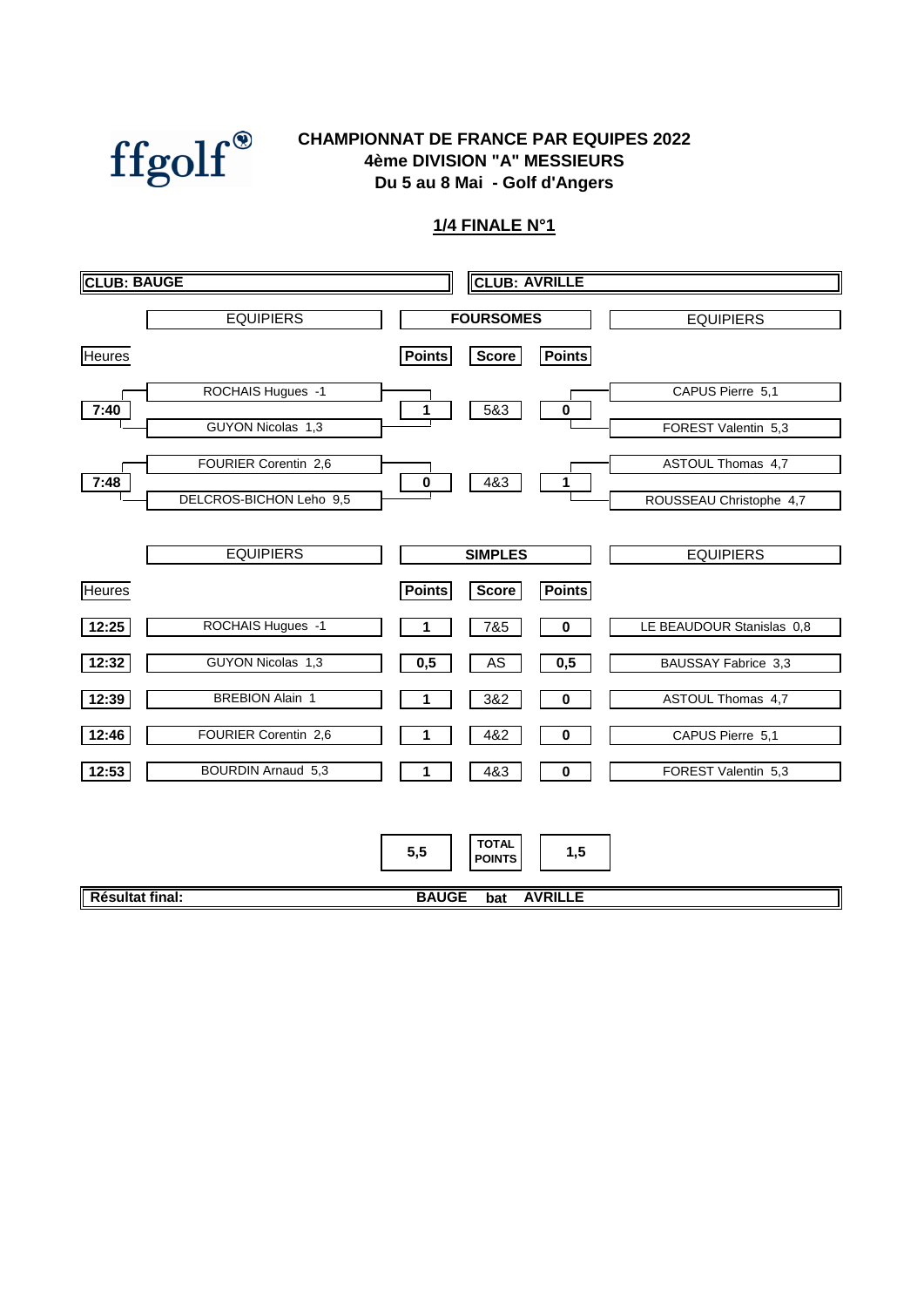

#### **CHAMPIONNAT DE FRANCE PAR EQUIPES 2022 4ème DIVISION "A" MESSIEURS Du 5 au 8 Mai - Golf d'Angers**

|                 | <b>CLUB: BARRIERE LA BAULE</b> |                          | <b>CLUB: SAVENAY</b>          |                |                              |
|-----------------|--------------------------------|--------------------------|-------------------------------|----------------|------------------------------|
|                 | <b>EQUIPIERS</b>               |                          | <b>FOURSOMES</b>              |                | <b>EQUIPIERS</b>             |
| <b>Heures</b>   |                                | <b>Points</b>            | <b>Score</b>                  | <b>Points</b>  |                              |
| 7:57            | DE REU Jules -1,9              | 1                        | 281                           | $\pmb{0}$      | RENOUS Sebastien 8,9         |
|                 | LE GOFF Baptiste 7,1           |                          |                               |                | DEVILLERS Jean-Baptiste 10,1 |
| 8:05            | IZRAEL Stephane 3,8            | $\pmb{0}$                | 281                           | 1              | FERNANDEZ-MANGAS Enzo 1,4    |
|                 | EVRAIN Thomas 5,4              |                          |                               |                | SABI Majid 1,9               |
|                 | <b>EQUIPIERS</b>               |                          | <b>SIMPLES</b>                |                | <b>EQUIPIERS</b>             |
| <b>Heures</b>   |                                | <b>Points</b>            | <b>Score</b>                  | <b>Points</b>  |                              |
| 13:03           | DE REU Jules - 1,9             | 0                        | 1up                           |                | FERNANDEZ-MANGAS Enzo 1,4    |
| 13:10           | DEBRUN Victor -1               |                          | 2&1                           | 0              | SABI Majid 1,9               |
| 13:17           | MEGROZ Jean-Max 1,5            | 1                        | 4&2                           | 0              | CHOPOT Benoit 3              |
| 13:24           | HAMON Grégoire 4,9             |                          | 2&1                           | 0              | BURGESS John 4,9             |
| 13:31           | LE GOFF Baptiste 7,1           | 1                        | 7&5                           | 0              | DEVILLERS Jean-Baptiste 10,1 |
|                 |                                |                          |                               |                |                              |
|                 |                                | 5                        | <b>TOTAL</b><br><b>POINTS</b> | $\mathbf{2}$   |                              |
| Résultat final: |                                | <b>BARRIERE LA BAULE</b> | bat                           | <b>SAVENAY</b> |                              |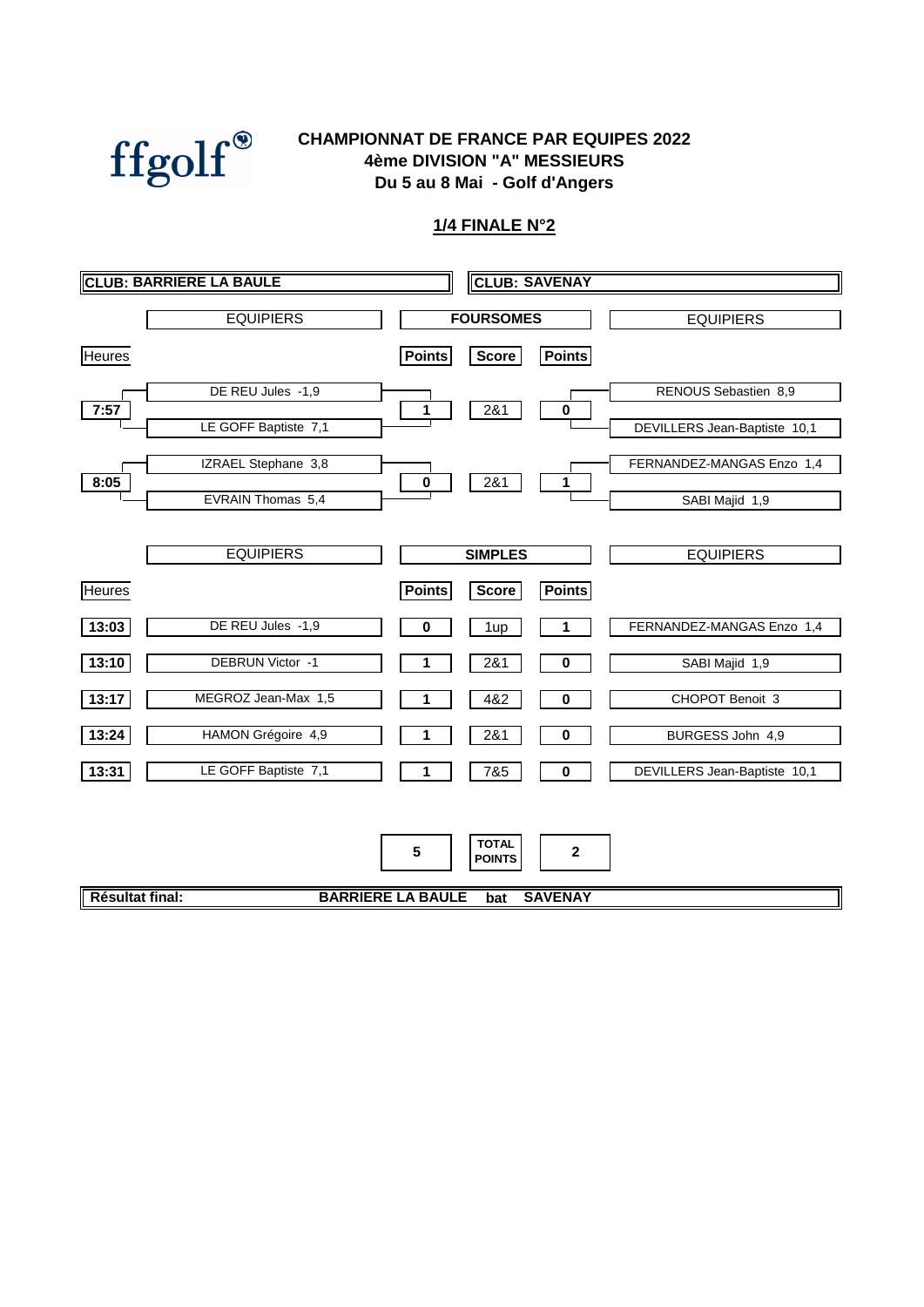

#### **Du 5 au 8 Mai - Golf d'Angers CHAMPIONNAT DE FRANCE PAR EQUIPES 2022 4ème DIVISION "A" MESSIEURS**

| <b>CLUB: L'ODET</b>              | <b>CLUB: ALENCON/ARCONNA</b>                   |                        |
|----------------------------------|------------------------------------------------|------------------------|
| <b>EQUIPIERS</b>                 | <b>FOURSOMES</b>                               | <b>EQUIPIERS</b>       |
| <b>Heures</b>                    | <b>Points</b><br><b>Points</b><br><b>Score</b> |                        |
| LUCAS Vincent 0,7<br>8:14        | 6&4<br>$\pmb{0}$<br>1                          | SAIDI Jamil 1,1        |
| <b>LEBRETON Mathieu 4,4</b>      |                                                | FAVEY Sebastien 3      |
| <b>TYMEN Corentin 4</b><br>8:22  | 3&1<br>1<br>$\bf{0}$                           | BOUSSELET Quentin 3,9  |
| TYMEN Malo 1,9                   |                                                | FAVEY Sebastien 3      |
| <b>EQUIPIERS</b>                 | <b>SIMPLES</b>                                 | <b>EQUIPIERS</b>       |
| <b>Heures</b>                    | <b>Points</b><br><b>Points</b><br><b>Score</b> |                        |
| <b>WALTER Vincent 1</b><br>13:41 | 0<br>1                                         | SAIDI Jamil 1,1        |
| TYMEN Malo 1,9<br>13:48          | 6&4<br>$\bf{0}$                                | <b>BOUGLE Xavier 2</b> |
| ANDRE Dylan 2,9<br>13:55         | 2&1<br>0                                       | FAVEY Sebastien 3      |
| LE BARON Benoit 3,3<br>14:02     | 2&1<br>$\mathbf 0$<br>1                        | COPPOLA Laurent 3,8    |
| <b>TYMEN Corentin 4</b><br>14:09 | 3&2<br>0<br>1                                  | FAVEY Benjamin 4,7     |
|                                  |                                                |                        |
|                                  | <b>TOTAL</b><br>3<br>4<br><b>POINTS</b>        |                        |
| Résultat final:                  | <b>ALENCON/ARCONNA</b><br><b>L'ODET</b><br>bat |                        |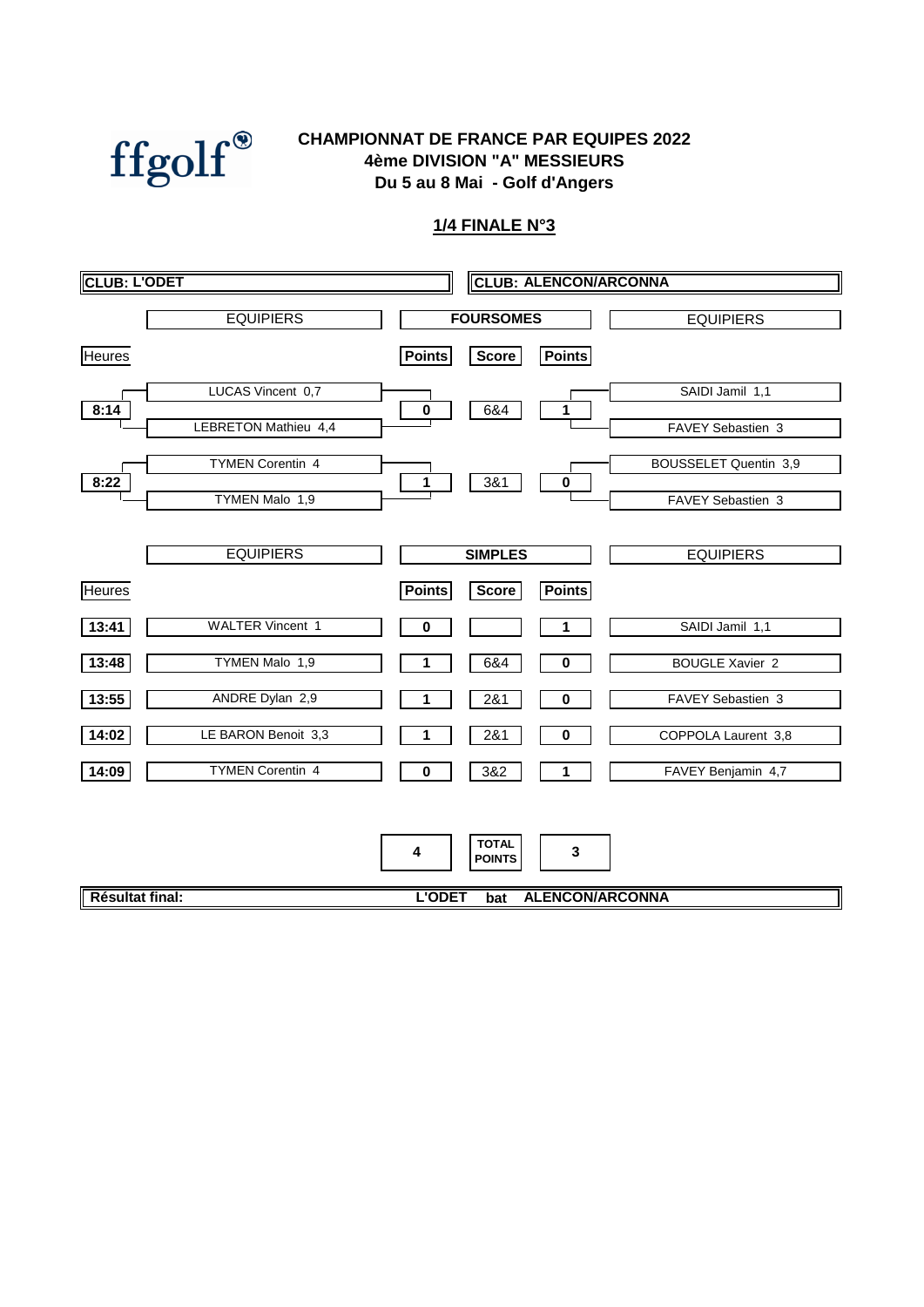

#### **CHAMPIONNAT DE FRANCE PAR EQUIPES 2022 4ème DIVISION "A" MESSIEURS Du 5 au 8 Mai - Golf d'Angers**

| <b>CLUB: ANJOU</b> |                        | <b>CLUB: GUERANDE</b>                              |  |
|--------------------|------------------------|----------------------------------------------------|--|
|                    | <b>EQUIPIERS</b>       | <b>FOURSOMES</b><br><b>EQUIPIERS</b>               |  |
| <b>Heures</b>      |                        | <b>Points</b><br><b>Score</b><br><b>Points</b>     |  |
| 8:31               | RODALLEC Julien -0,5   | METAYER Benoist -0,2<br>20ème<br>$\pmb{0}$<br>1    |  |
|                    | WILLEMS Franc 5,6      | <b>VLETTER Morne 1</b>                             |  |
| 8:39               | PASQUIER Thomas 2,9    | SLIMKO Greg 7,6<br>20ème<br>$\pmb{0}$<br>1         |  |
|                    | ADAM Pierre-Julien 9,8 | ROHEL Benjamin 6,5                                 |  |
|                    | <b>EQUIPIERS</b>       | <b>SIMPLES</b><br><b>EQUIPIERS</b>                 |  |
| <b>Heures</b>      |                        | <b>Points</b><br><b>Points</b><br><b>Score</b>     |  |
| 14:19              | RODALLEC Julien -0,5   | 3&1<br>METAYER Benoist -0,2<br>0                   |  |
| 14:26              | PASQUIER Thomas 2,9    | 5&3<br>0<br><b>VLETTER Morne 1</b><br>1            |  |
| 14:33              | OPPENLANDER Maxime 6,6 | 0,5<br>0,5<br>LEBRETON Eric 1,5                    |  |
| 14:40              | GELLOT Maxime 7,1      | 0,5<br>0,5<br><b>GENTIL Florian 5,5</b>            |  |
| 14:47              | ADAM Pierre-Julien 9,8 | 5&4<br>RINGWALD Martin 6,5<br>$\bf{0}$<br>1        |  |
|                    |                        |                                                    |  |
|                    |                        | <b>TOTAL</b><br>$\mathbf{2}$<br>5<br><b>POINTS</b> |  |
| Résultat final:    |                        | <b>GUERANDE</b><br><b>ANJOU</b><br>bat             |  |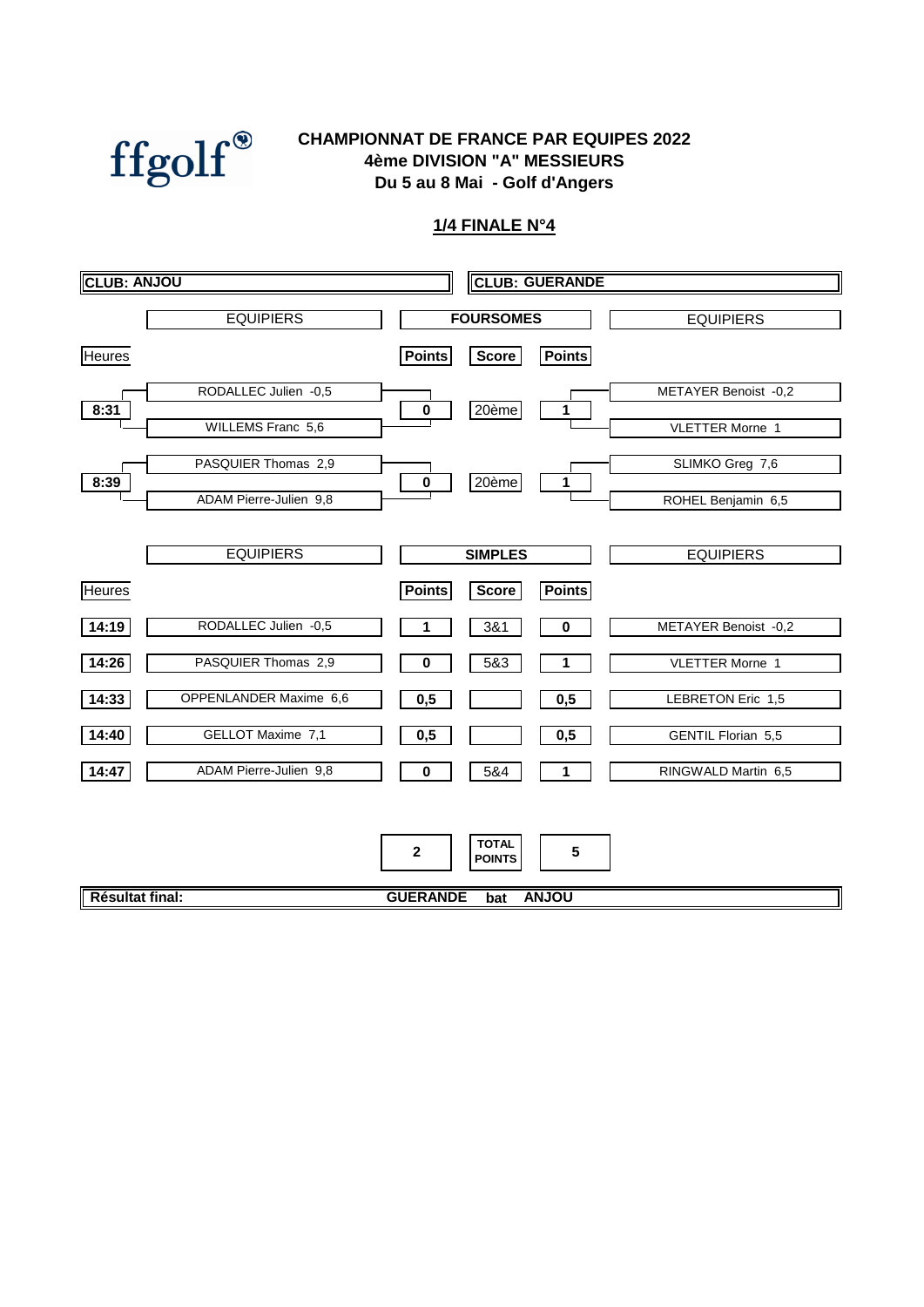**CHAMPIONNAT DE FRANCE PAR EQUIPES 2022<br>
FIGOIF** The DIVISION "A" MESSIEURS<br>
Du 5 au 8 Mai - Golf d'Angers

**4ème DIVISION "A" MESSIEURS**

**Du 5 au 8 Mai - Golf d'Angers**

### **BARRAGES**

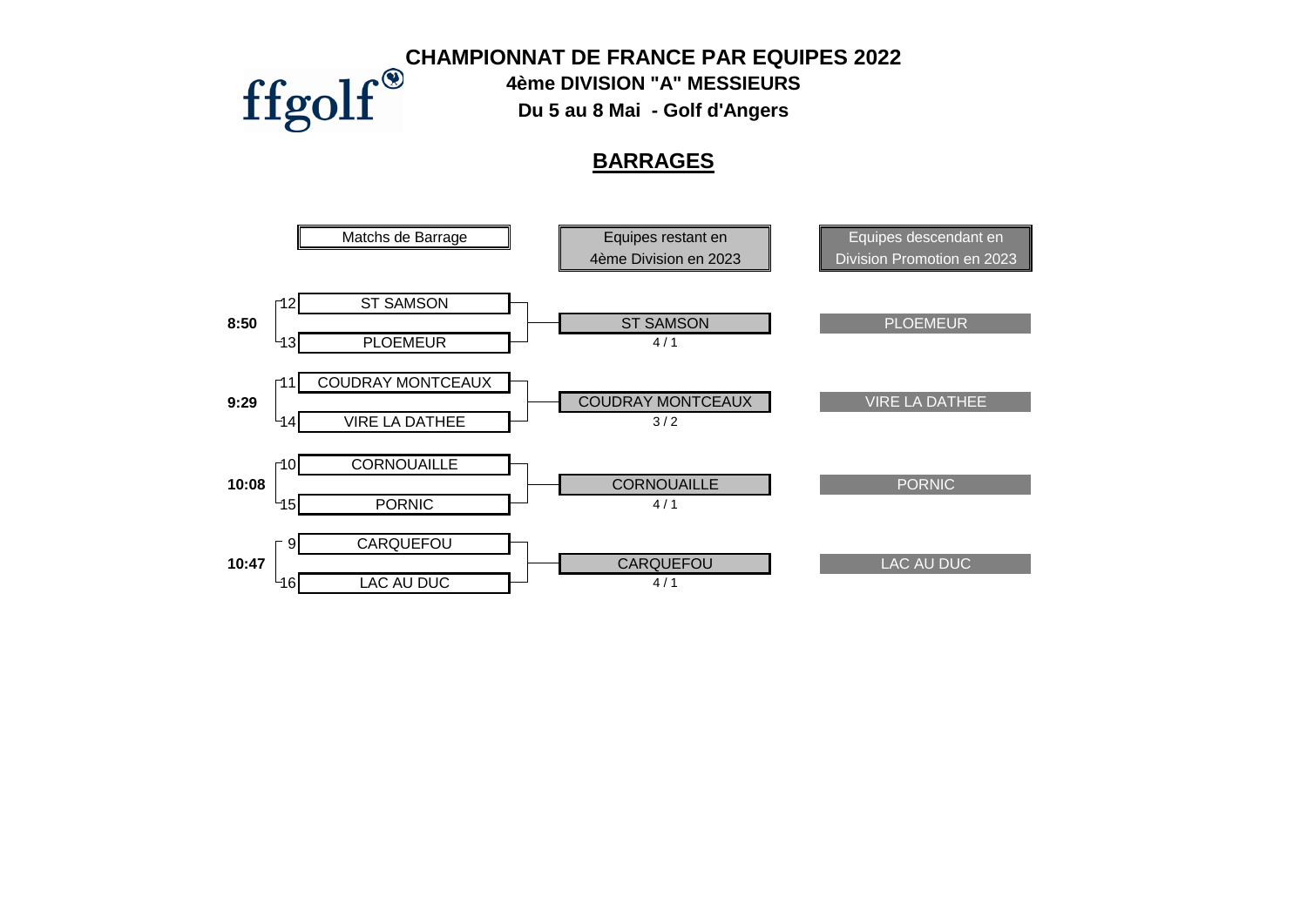

#### **CHAMPIONNAT DE FRANCE PAR EQUIPES 2022 4ème DIVISION "A" MESSIEURS Du 5 au 8 Mai - Golf d'Angers**

#### **BARRAGES MATCH N°1**

|                 | <b>CLUB: ST SAMSON</b>         |                           |                               | <b>CLUB: PLOEMEUR</b>       |                              |
|-----------------|--------------------------------|---------------------------|-------------------------------|-----------------------------|------------------------------|
|                 | <b>EQUIPIERS</b>               |                           | <b>FOURSOME</b>               |                             | <b>EQUIPIERS</b>             |
| <b>Heures</b>   |                                | <b>Points</b>             | <b>Score</b>                  | <b>Points</b>               |                              |
|                 | LE GUILLOUZER Goulven 2,2      |                           |                               |                             | <b>GENDREAU Christophe 4</b> |
| 8:50            | SALPIN Arnaud 6,9              | 1                         | 2/1                           | $\bf{0}$                    | PETIT MINUESA Raphael 5,2    |
|                 | <b>EQUIPIERS</b>               |                           | <b>SIMPLES</b>                |                             | <b>EQUIPIERS</b>             |
| <b>Heures</b>   |                                | <b>Points</b>             | <b>Score</b>                  | <b>Points</b>               |                              |
| 8:58            | TOUPIN Luc -3                  | 1                         | 6/5                           | 0                           | GUIGUENO Dominique 2,3       |
| 9:05            | <b>TOUPIN Lorris 1,4</b>       |                           | 5/4                           | 0                           | QUEFFELEC Laurent 3,6        |
| 9:12            | LE GARDIEN Maxime 2,8          | 0,5                       |                               | 0,5                         | SALGADO Guillaume 4,1        |
| 9:19            | <b>HAEM Gwendal 5</b>          | 0,5                       |                               | 0,5                         | LANGLAIS David 4,6           |
|                 |                                | 4                         | <b>TOTAL</b><br><b>POINTS</b> | 1                           |                              |
| Résultat final: |                                | <b>ST SAMSON</b>          | bat                           | <b>PLOEMEUR</b>             |                              |
|                 | <b>CLUB: COUDRAY MONTCEAUX</b> | <b>BARRAGES MATCH N°2</b> |                               | <b>CLUB: VIRE LA DATHEE</b> |                              |
|                 | <b>EQUIPIERS</b>               |                           | <b>FOURSOME</b>               |                             | <b>EQUIPIERS</b>             |
| <b>Heures</b>   |                                | <b>Points</b>             | <b>Score</b>                  | <b>Points</b>               |                              |
| 9:29            | SAVIN Jean-Philippe 8,5        | 1                         | 3/1                           | $\pmb{0}$                   | LEVEQUE Stéphane 4,5         |
|                 | MARIAU Clément 4,7             |                           |                               |                             | YVER Jérôme 5                |
|                 | <b>EQUIPIERS</b>               |                           | <b>SIMPLES</b>                |                             | <b>EQUIPIERS</b>             |
| <b>Heures</b>   |                                | <b>Points</b>             | <b>Score</b>                  | <b>Points</b>               |                              |
| 9:37            | TAUTZ Andréas 2,2              | 0                         | Forfait                       | 1                           | GAUTIER David 1,8            |
| 9:44            | MEUNIER SERRES Jérémy 3,5      | 1                         | 7/6                           | $\bf{0}$                    | JANOT Cyril 2,4              |
| 9:51            | PRINGAULT Charles 7,1          | 1                         | 6/5                           | 0                           | DONVAL Stephane 4,8          |
| 9:58            | BETTAN DE ROUVRAY Arnaud 7,7   | $\bf{0}$                  | 6/5                           | 1                           | VIEL Luc 6,3                 |
|                 |                                | 3                         | <b>TOTAL</b><br><b>POINTS</b> | 2                           |                              |
| Résultat final: | <b>COUDRAY MONTCEAUX</b>       |                           | bat                           | <b>VIRE LA DATHEE</b>       |                              |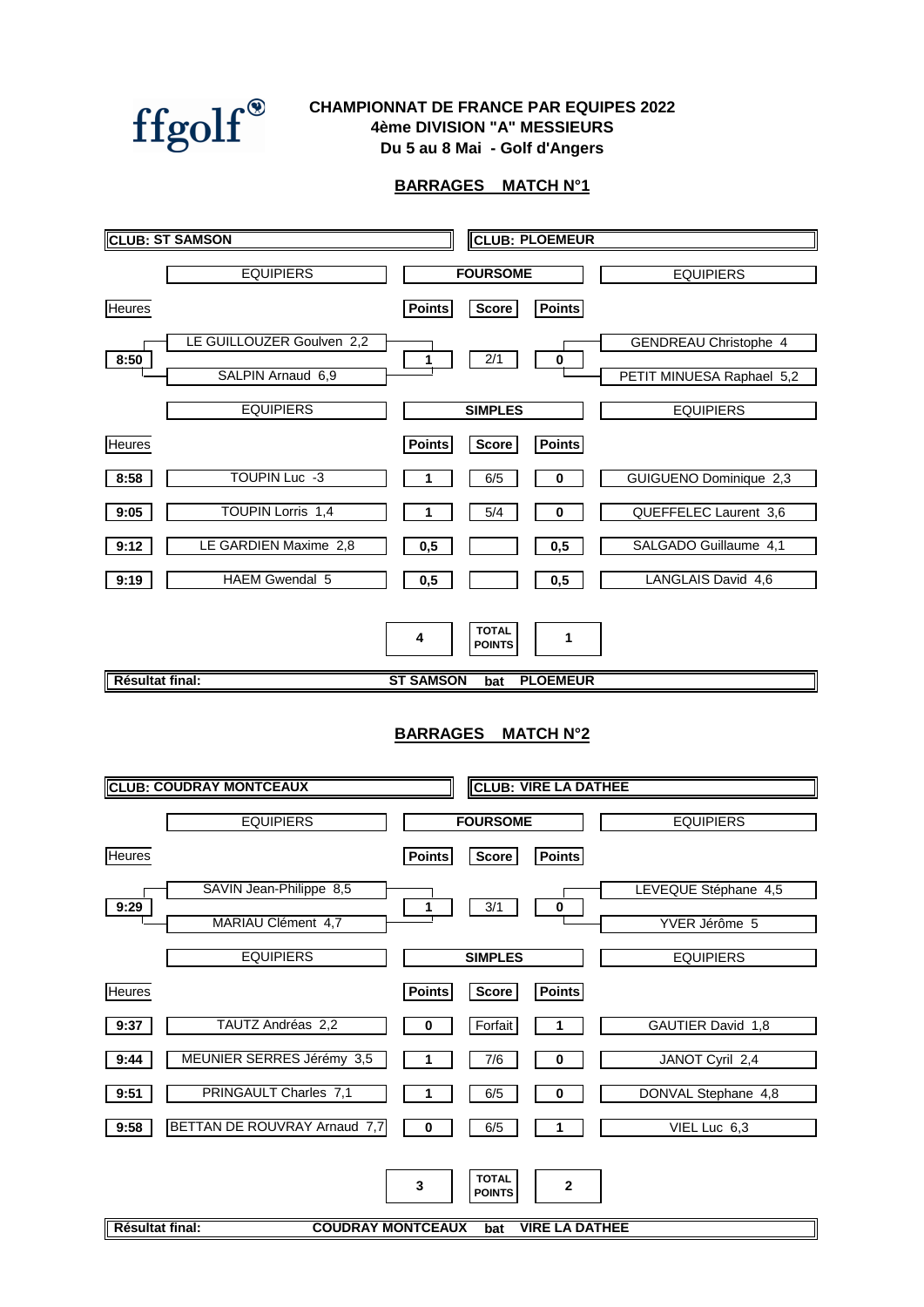

#### **Du 5 au 8 Mai - Golf d'Angers CHAMPIONNAT DE FRANCE PAR EQUIPES 2022 4ème DIVISION "A" MESSIEURS**

#### **BARRAGES MATCH N°3**

|                           | <b>CLUB: CORNOUAILLE</b>  |                       | <b>CLUB: PORNIC</b>                  |                         |                           |  |
|---------------------------|---------------------------|-----------------------|--------------------------------------|-------------------------|---------------------------|--|
|                           | <b>EQUIPIERS</b>          |                       | <b>FOURSOME</b>                      |                         | <b>EQUIPIERS</b>          |  |
| Heures                    |                           | <b>Points</b>         | <b>Score</b>                         | <b>Points</b>           |                           |  |
|                           | GESTIN David 8,1          |                       |                                      |                         | LE VRAUX Matthieu 5,1     |  |
| 10:08                     | LAVIALLE Clément 5,5      | 1                     | 5/4                                  | $\bf{0}$                | VARELLA Stanislas 7,3     |  |
|                           | <b>EQUIPIERS</b>          |                       | <b>SIMPLES</b>                       |                         | <b>EQUIPIERS</b>          |  |
| <b>Heures</b>             |                           | <b>Points</b>         | <b>Score</b>                         | <b>Points</b>           |                           |  |
| 10:16                     | LE GALL Antoine 2,9       | 0                     | 2up                                  | 1                       | GUERET Maxime 2,4         |  |
| 10:23                     | ORAIN Jérôme 4,5          | 1                     | 7/5                                  | $\bf{0}$                | GROLIER Thomas 6,4        |  |
| 10:30                     | LE BOS-NICLOT Albéric 5,4 | 1                     | 4/3                                  | $\bf{0}$                | LE DRAOULEC Gaël 7,3      |  |
| 10:37                     | <b>MEBROUK Yanis 8</b>    | 1                     | 3/2                                  | $\bf{0}$                | ALLEREAU Damien 6,8       |  |
|                           |                           | 4                     | <b>TOTAL</b><br><b>POINTS</b>        | 1                       |                           |  |
| Résultat final:           |                           | <b>CORNOUAILLE</b>    | bat                                  | <b>PORNIC</b>           |                           |  |
| <b>BARRAGES MATCH N°4</b> |                           |                       |                                      |                         |                           |  |
|                           | <b>CLUB: CARQUEFOU</b>    |                       |                                      | <b>CLUB: LAC AU DUC</b> |                           |  |
|                           | <b>EQUIPIERS</b>          |                       | <b>FOURSOME</b>                      |                         | <b>EQUIPIERS</b>          |  |
| <b>Heures</b>             |                           | <b>Points</b>         | <b>Score</b>                         | <b>Points</b>           |                           |  |
|                           | SANTOS MOREIRA Almir 1,1  |                       |                                      |                         | BOCHER Antoine 11,1       |  |
| 10:47                     | SPIESSER Rodolphe 2,1     | 1                     | 6/5                                  | 0                       | COUDE Jerome 11,2         |  |
|                           | <b>EQUIPIERS</b>          |                       | <b>SIMPLES</b>                       |                         | <b>EQUIPIERS</b>          |  |
| <b>Heures</b>             |                           | <b>Points</b>         | <b>Score</b>                         | <b>Points</b>           |                           |  |
| 10:55                     | HOCEPIED Simon 1,4        | 1                     | 1up                                  | 0                       | TURMEAU Cédric 2,9        |  |
| 11:02                     | LE THOMAS Benoit 1,9      | 0                     | 1up                                  | 1                       | BOUJU Pierre 6,1          |  |
| 11:09                     | MAGREAULT Baptiste 3,7    | 1                     | 6/5                                  | 0                       | <b>BELLEC Patrice 7,9</b> |  |
| 11:16                     | <b>BIARD Victor 6</b>     | 1                     | 8/7                                  | 0                       | LE BOULLEC Frédéric 11,1  |  |
| Résultat final:           |                           | 4<br><b>CARQUEFOU</b> | <b>TOTAL</b><br><b>POINTS</b><br>bat | 1<br><b>LAC AU DUC</b>  |                           |  |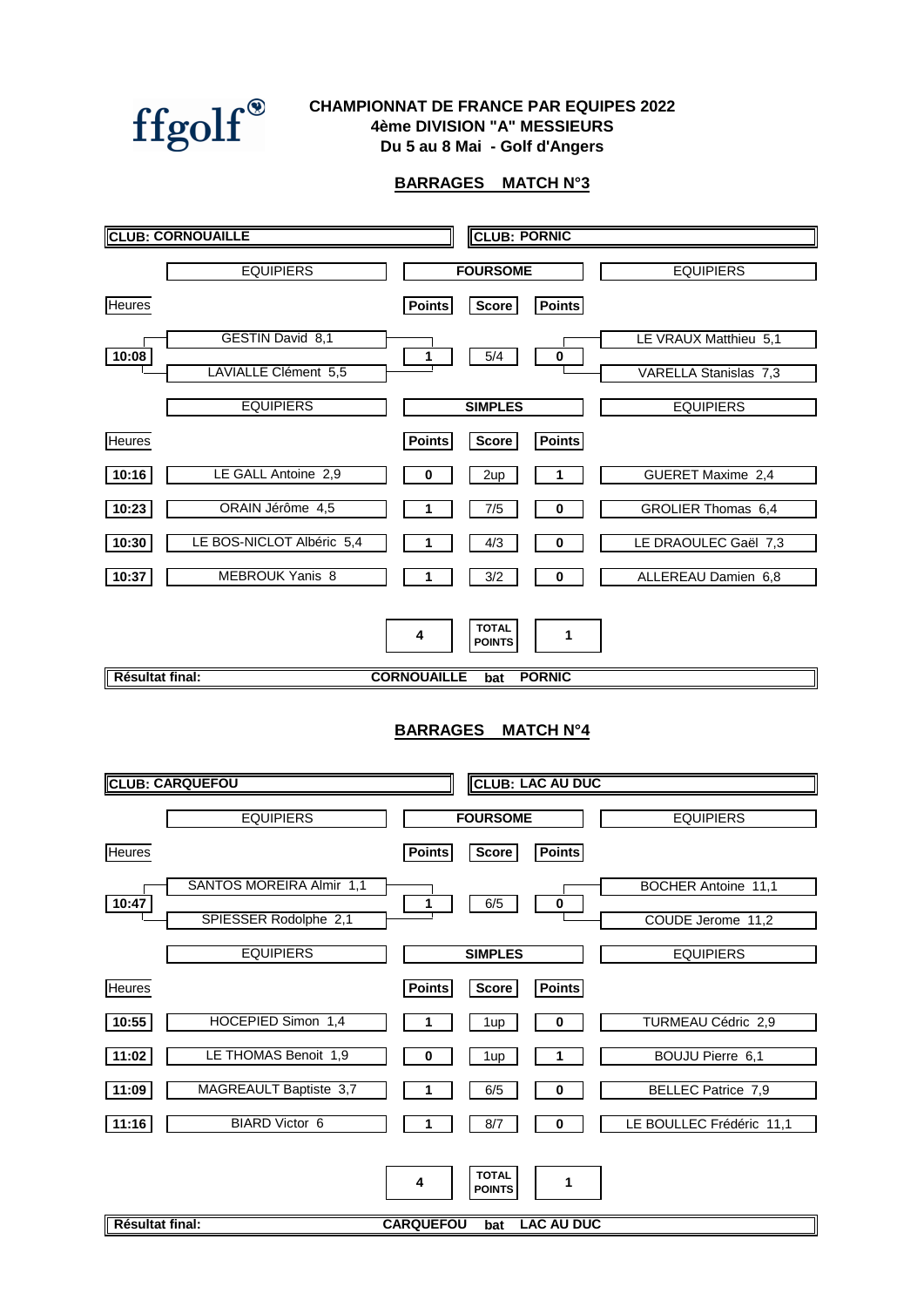

# **CHAMPIONNAT DE FRANCE PAR EQUIPES 2022**

**4ème DIVISION "A" MESSIEURS**

## **Du 5 au 8 Mai - Golf d'Angers**

# **TABLEAU DE RESULTATS**

| Rang | <b>CLUB</b>              |    |    |    | <b>JOUEURS 1er JOUR</b> |    |    | <b>Score</b> |    |    | <b>JOUEURS 2ème JOUR</b> |     |     |     | <b>Score</b> | <b>TOTAL</b> | Rang            |
|------|--------------------------|----|----|----|-------------------------|----|----|--------------|----|----|--------------------------|-----|-----|-----|--------------|--------------|-----------------|
|      |                          | А  | в  | C  | D                       | Е  | F. | Jour 1       | А  | в  | C                        | D   | Е.  | F.  | Jour 2       |              |                 |
|      | <b>BAUGE</b>             | 89 | 75 | 76 | 82                      | 81 | 84 | 398          | 84 | 68 | 81                       | 80  | 77  | 77  | 383          | 781          |                 |
|      | <b>UOLIAA</b>            | 77 | 75 | 82 | 75                      | 80 | 82 | 389          | 75 | 80 | 80                       | 81  | 89  | 79  | 395          | 784          | $\mathbf{2}$    |
| 3    | <b>L'ODET</b>            | 83 | 77 | 79 | 83                      | 81 | 78 | 398          | 73 | 86 | 78                       | 81  | 78  | 77  | 387          | 785          | $\mathbf{3}$    |
| 4    | <b>BARRIERE LA BAULE</b> | 72 | 77 | 85 | 80                      | 79 | 85 | 393          | 67 | 85 | 82                       | 79  | 80  | 88  | 393          | 786          | 4               |
| 5    | <b>SAVENAY</b>           | 78 | 72 | 80 | 91                      | 80 | 83 | 393          | 86 | 79 | 75                       | 89  | 86  | 76  | 402          | 795          | $5\phantom{.0}$ |
| 6    | <b>ALENCON/ARCONNA</b>   | 81 | 80 | 88 | 82                      | 81 | 75 | 399          | 82 | 83 | 75                       | 83  | 79  | 81  | 400          | 799          | 6               |
|      | <b>GUERANDE</b>          | 79 | 86 | 75 | 76                      | 81 | 80 | 391          | 90 | 77 | 81                       | 88  | 86  | 78  | 410          | 801          | $\overline{7}$  |
| 8    | <b>AVRILLE</b>           | 90 | 86 | 75 | 83                      | 90 | 83 | 417          | 79 | 76 | 86                       | 75  | 81  | 81  | 392          | 809          | 8               |
| 9    | <b>CARQUEFOU</b>         | 74 | 77 | 82 | 84                      | 83 | 84 | 400          | 87 | 78 | 85                       | 84  | 999 | 79  | 413          | 813          | 9               |
| 10   | <b>CORNOUAILLE</b>       | 74 | 82 | 83 | 78                      | 92 | 80 | 397          | 87 | 85 | 81                       | 80  | 85  | 91  | 418          | 815          | 10              |
| 11   | <b>COUDRAY MONTCEAUX</b> | 87 | 88 | 82 | 84                      | 81 | 80 | 414          | 72 | 82 | 81                       | 81  | 86  | 92  | 402          | 816          | 11              |
| 12   | <b>ST SAMSON</b>         | 83 | 88 | 80 | 81                      | 83 | 90 | 415          | 96 | 84 | 84                       | 79  | 81  | 76  | 404          | 819          | 12              |
| 13   | <b>PLOEMEUR</b>          | 80 | 81 | 86 | 74                      | 85 | 86 | 406          | 78 | 83 | 88                       | 92  | 88  | 81  | 418          | 824          | 13              |
| 14   | <b>VIRE LA DATHEE</b>    | 81 | 83 | 82 | 81                      | 86 | 88 | 413          | 84 | 82 | 82                       | 79  | 89  | 86  | 413          | 826          | 14              |
| 15   | <b>PORNIC</b>            | 80 | 86 | 90 | 90                      | 92 | 81 | 427          | 76 | 86 | 80                       | 86  | 84  | 92  | 412          | 839          | 15              |
| 16   | <b>LAC AU DUC</b>        | 76 | 99 | 78 | 104                     | 96 | 89 | 438          | 98 | 78 | 88                       | 103 | 91  | 106 | 458          | 896          | 16              |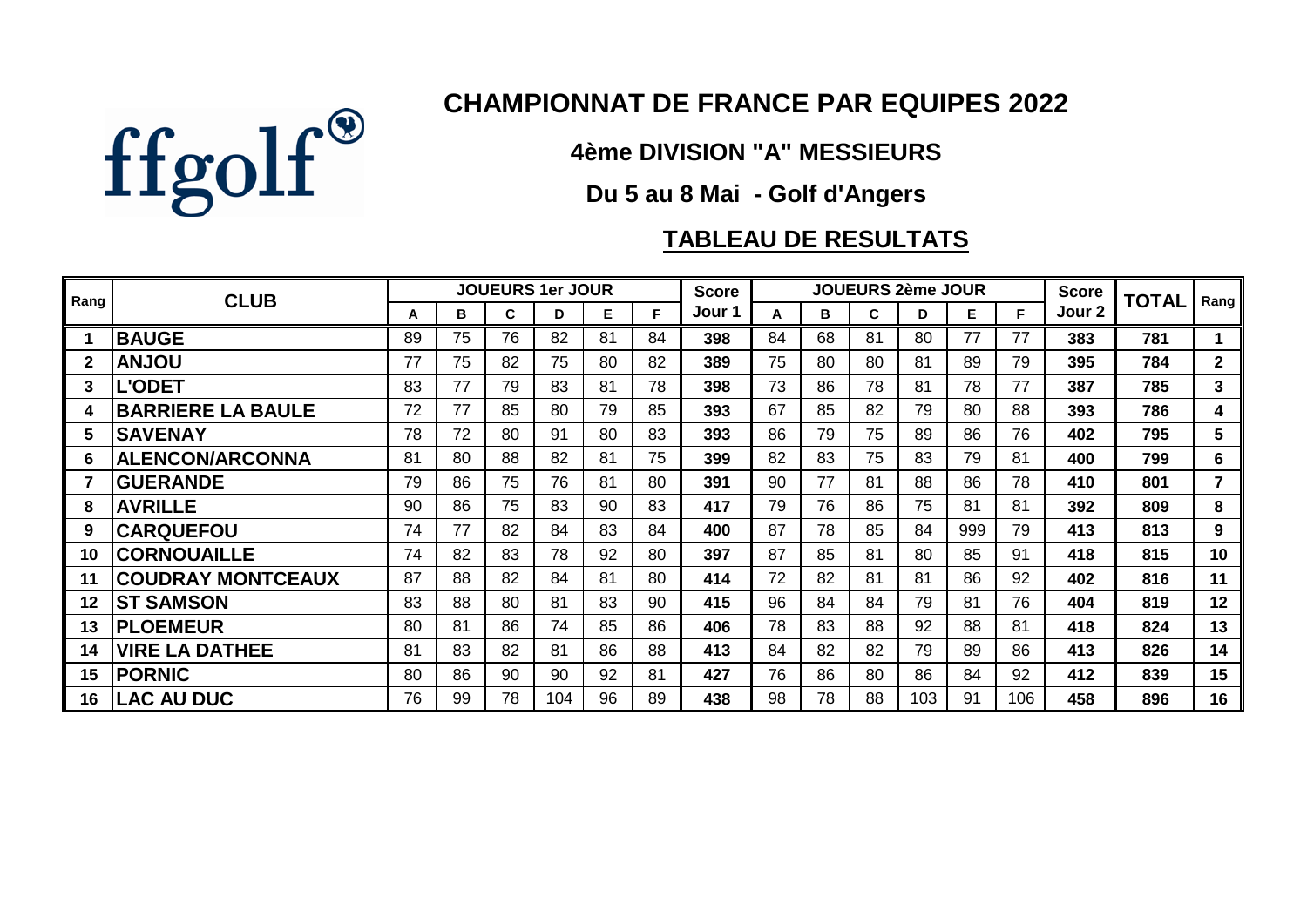#### **CHAMPIONNAT DE FRANCE PAR EQUIPES 2022**

**4ème DIVISION "A" MESSIEURS**

**Du 5 au 8 Mai - Golf d'Angers**

# **1ère ET 2ème JOURNEES**

 $=$ ffgolf®

|              |     | <b>ALENCON/ARCONNA</b><br>Equipiers du club de :        |      |   |     |                            |        |
|--------------|-----|---------------------------------------------------------|------|---|-----|----------------------------|--------|
|              | Ind | Joueurs de la 1ère Journée                              | Tour |   | Ind | Joueurs de la 2ème Journée | Tour 2 |
| $\mathsf{A}$ |     | 3,9 BOUSSELET Quentin                                   | 81   |   |     | 3.9 BOUSSELET Quentin      | 82     |
| B            |     | 3,8 COPPOLA Laurent                                     | 80   | в |     | 3.8 COPPOLA Laurent        | 83     |
| $\mathsf{C}$ | 6.7 | <b>EUDIER Ronan</b>                                     | 88   |   |     | 2.0 BOUGLE Xavier          | 75     |
| D            |     | 2.0 BOUGLE Xavier                                       | 82   |   |     | 3.0   FAVEY Sebastien      | 83     |
| E.           |     | 3.0   FAVEY Sebastien                                   | 81   |   |     | <b>SAIDI Jamil</b>         | 79     |
|              |     | 4.7 FAVEY Benjamin                                      | 75   |   | 4   | <b>FAVEY Benjamin</b>      | 81     |
|              |     |                                                         |      |   |     |                            |        |
|              |     | 799<br><b>Classement Final: I</b><br>Total des 2 Tours: | 399  |   |     |                            | 400    |

|   |     | Equipiers du club de :<br><b>UOLNA</b>                |                   |   |     |                            |                   |
|---|-----|-------------------------------------------------------|-------------------|---|-----|----------------------------|-------------------|
|   | Ind | Joueurs de la 1ère Journée                            | Tour <sub>1</sub> |   | Ind | Joueurs de la 2ème Journée | Tour <sub>2</sub> |
|   |     | 5,6 WILLEMS Franc                                     |                   |   |     | -0.5 RODALLEC Julien       | 75                |
| B |     | -0.5 RODALLEC Julien                                  | 75                | B |     | 5.6 WILLEMS Franc          | 80                |
| C |     | GELLOT Maxime                                         | 82                |   |     | GELLOT Maxime              | 80                |
| D |     | 9.8 ADAM Pierre-Julien                                | 75                | D |     | 9,8 ADAM Pierre-Julien     | 81                |
| E |     | 6,6 OPPENLANDER Maxime                                | 80                | Е |     | 6,6 OPPENLANDER Maxime     | 89                |
|   |     | 2.9 <i>PASQUIER Thomas</i>                            | 82                |   |     | 2.9   PASQUIER Thomas      | 79                |
|   |     |                                                       |                   |   |     |                            |                   |
|   |     | 784<br><b>Classement Final:</b><br>Total des 2 Tours: | 389               |   |     |                            | 395               |

|   |     | <b>AVRILLE</b><br>Equipiers du club de :                           |                   |   |     |                            |                   |  |  |
|---|-----|--------------------------------------------------------------------|-------------------|---|-----|----------------------------|-------------------|--|--|
|   | Ind | Joueurs de la 1ère Journée                                         | Tour <sub>1</sub> |   | Ind | Joueurs de la 2ème Journée | Tour <sub>2</sub> |  |  |
| A |     | 3,0   LARCHEVEQUE Thibault                                         | 90                | А | 4,7 | ASTOUL Thomas              | 79                |  |  |
| B |     | 5,3   FOREST Valentin                                              | 86                | B | 8.1 | <b>MACOUIN Louis</b>       | 76                |  |  |
|   |     | 5,1 CAPUS Pierre                                                   | 75                |   |     | 3,3 BAUSSAY Fabrice        | 86                |  |  |
| D | 4.7 | 7   ASTOUL Thomas                                                  | 83                |   | 5.1 | CAPUS Pierre               | 75                |  |  |
| E | 4,7 | <b>ROUSSEAU Christophe</b>                                         | 90                | E |     | 6,3 GUEMAS Leopold         | 81                |  |  |
|   |     | 3.3 BAUSSAY Fabrice                                                | 83                |   |     | 5.3   FOREST Valentin      | 81                |  |  |
|   |     |                                                                    |                   |   |     |                            |                   |  |  |
|   |     | 8<br>809<br><b>Classement Final :</b><br><b>Total des 2 Tours:</b> | 417               |   |     |                            | 392               |  |  |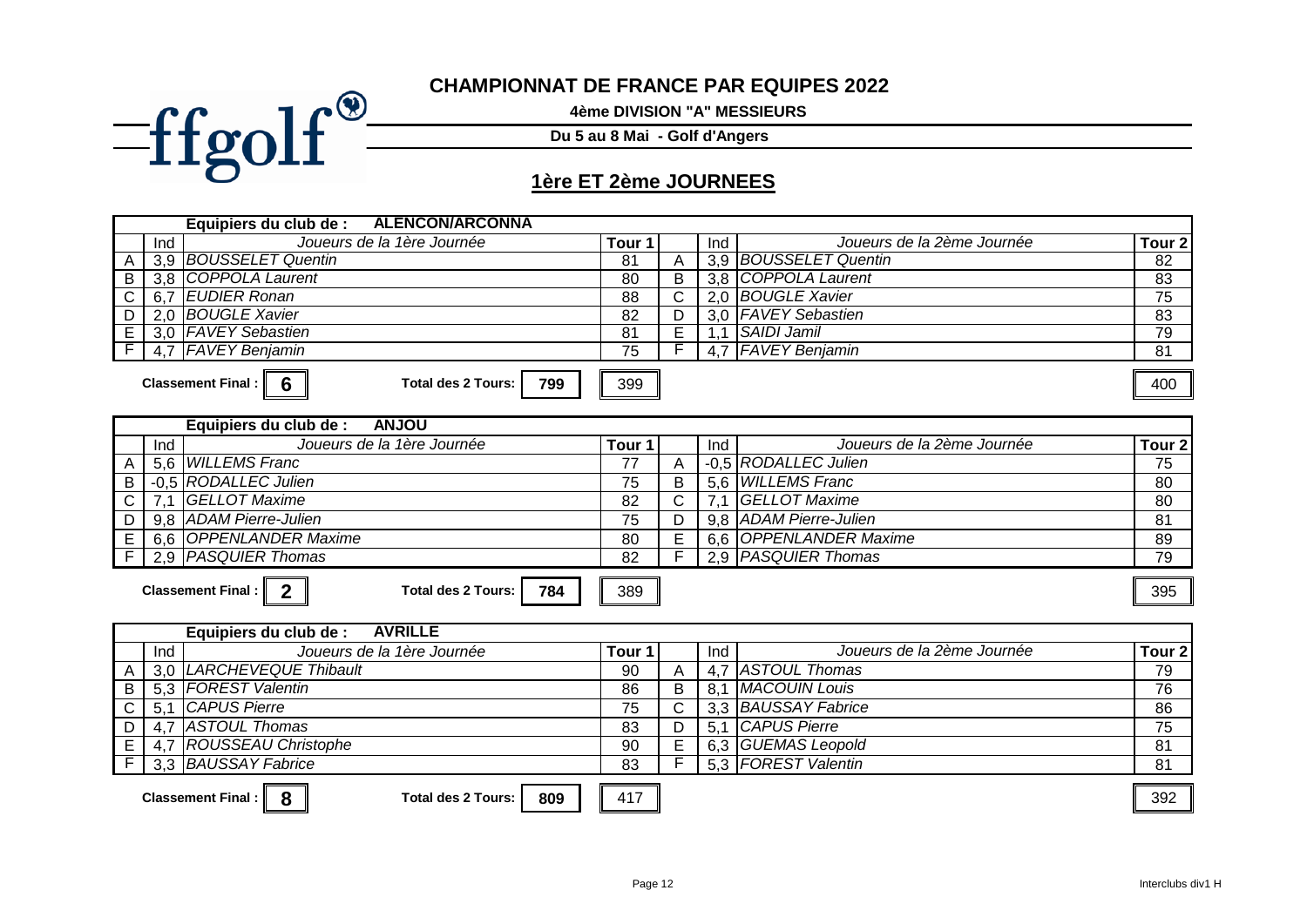| <b>BARRIERE LA BAULE</b><br>Equipiers du club de :                                                       |          |                     |     |                             |                   |  |  |
|----------------------------------------------------------------------------------------------------------|----------|---------------------|-----|-----------------------------|-------------------|--|--|
| Joueurs de la 1ère Journée<br>Ind                                                                        | Tour 1   |                     | Ind | Joueurs de la 2ème Journée  | Tour <sub>2</sub> |  |  |
| -1,9 DE REU Jules<br>A                                                                                   | 72       | A                   |     | -1,9 DE REU Jules           | 67                |  |  |
| -1,0 DEBRUN Victor<br>B                                                                                  | 77       | B                   |     | -1,0 DEBRUN Victor          | 85                |  |  |
| 5.0 DESEZ Sébastien<br>С                                                                                 | 85       | C                   |     | 3,8 IZRAEL Stephane         | 82                |  |  |
| 4,9 HAMON Grégoire                                                                                       | 80       |                     |     | 7,1 LE GOFF Baptiste        | 79                |  |  |
| D<br>7,1 LE GOFF Baptiste                                                                                |          | D<br>E              |     | 1,5 MEGROZ Jean-Max         | 80                |  |  |
| $\mathsf E$<br>5,5 DOUCHIN Thierry<br>F                                                                  | 79<br>85 | F                   | 7.0 | <b>GUERIN Gilles</b>        | 88                |  |  |
| Classement Final: $\ $<br><b>Total des 2 Tours:</b><br>$\overline{\mathbf{4}}$<br>786<br>393<br>393      |          |                     |     |                             |                   |  |  |
| <b>BAUGE</b><br>Equipiers du club de :                                                                   |          |                     |     |                             |                   |  |  |
| Joueurs de la 1ère Journée<br>Ind                                                                        | Tour 1   |                     | Ind | Joueurs de la 2ème Journée  | Tour <sub>2</sub> |  |  |
| 5,3 BOURDIN Arnaud<br>A                                                                                  | 89       | A                   |     | 5,3 BOURDIN Arnaud          | 84                |  |  |
| 1,0 BREBION Alain<br>B                                                                                   | 75       | B                   | 1,0 | <b>BREBION Alain</b>        | 68                |  |  |
| -1.0 ROCHAIS Hugues<br>C                                                                                 | 76       | $\mathsf{C}$        | 1,3 | <b>GUYON Nicolas</b>        | 81                |  |  |
| <b>DELCROS-BICHON Leho</b><br>D<br>9,5                                                                   | 82       | D                   | 9,5 | <b>DELCROS-BICHON Leho</b>  | 80                |  |  |
| 2,6 FOURIER Corentin<br>E                                                                                | 81       | E                   |     | 2.6 FOURIER Corentin        | 77                |  |  |
| $\overline{F}$<br><b>GUYON Nicolas</b><br>1,3                                                            | 84       | F                   |     | -1,0 ROCHAIS Hugues         | 77                |  |  |
| Classement Final :   1<br><b>Total des 2 Tours:</b><br>781<br><b>CARQUEFOU</b><br>Equipiers du club de : | 398      |                     |     |                             | 383               |  |  |
|                                                                                                          |          |                     |     |                             |                   |  |  |
|                                                                                                          |          |                     |     |                             |                   |  |  |
| Joueurs de la 1ère Journée<br>Ind                                                                        | Tour 1   |                     | Ind | Joueurs de la 2ème Journée  | Tour <sub>2</sub> |  |  |
| <b>HOCEPIED Simon</b><br>1,4<br>A                                                                        | 74       | A                   | 1,4 | HOCEPIED Simon              | 87                |  |  |
| 3,7 MAGREAULT Baptiste<br>B                                                                              | 77       | B                   | 3,7 | MAGREAULT Baptiste          | 78                |  |  |
| <b>SANTOS MOREIRA Almir</b><br>$\mathsf{C}$<br>1.1                                                       | 82       | C                   | 1,1 | <b>SANTOS MOREIRA Almir</b> | 85                |  |  |
| 1,9 LE THOMAS Benoit<br>D                                                                                | 84       | D                   |     | 6.0 BIARD Victor            | 84                |  |  |
| <b>DREHER Damien</b><br>E<br>1,1                                                                         | 83       | E                   | 1,1 | <b>DREHER Damien</b>        | 999               |  |  |
| $\overline{F}$<br><b>SPIESSER Rodolphe</b><br>2,1                                                        | 84       | F                   |     | 1.9 LE THOMAS Benoit        | 79                |  |  |
| Classement Final :  <br>9<br><b>Total des 2 Tours:</b><br>813                                            | 400      |                     |     |                             | 413               |  |  |
| <b>CORNOUAILLE</b>                                                                                       |          |                     |     |                             |                   |  |  |
| Equipiers du club de :<br>Joueurs de la 1ère Journée                                                     |          |                     |     | Joueurs de la 2ème Journée  |                   |  |  |
| Ind                                                                                                      | Tour 1   |                     | Ind |                             | Tour <sub>2</sub> |  |  |
| 2,9 LE GALL Antoine<br>$\mathsf{A}$                                                                      | 74       | $\overline{A}$<br>B |     | 8,1 GESTIN David            | 87                |  |  |
| 6,3   MAGUER Rémi<br>B                                                                                   | 82       |                     |     | 6.3 MAGUER Rémi             | 85                |  |  |
| 4,5   ORAIN Jérôme<br>$\mathsf{C}$                                                                       | 83       | C                   |     | 4,5   ORAIN Jérôme          | 81                |  |  |
| 5,4 LE BOS-NICLOT Albéric<br>D                                                                           | 78       | D                   |     | 5.4 LE BOS-NICLOT Albéric   | 80                |  |  |
| E<br>8,1 GESTIN David                                                                                    | 92       | E                   |     | 8,0 MEBROUK Yanis           | 85                |  |  |
| $\overline{F}$<br>8.0 MEBROUK Yanis<br>Classement Final : $\vert$ 10 $\vert$                             | 80       |                     |     | 9.2 KERVAREC Jean Francois  | 91                |  |  |

**Classement Final : | 10 ||**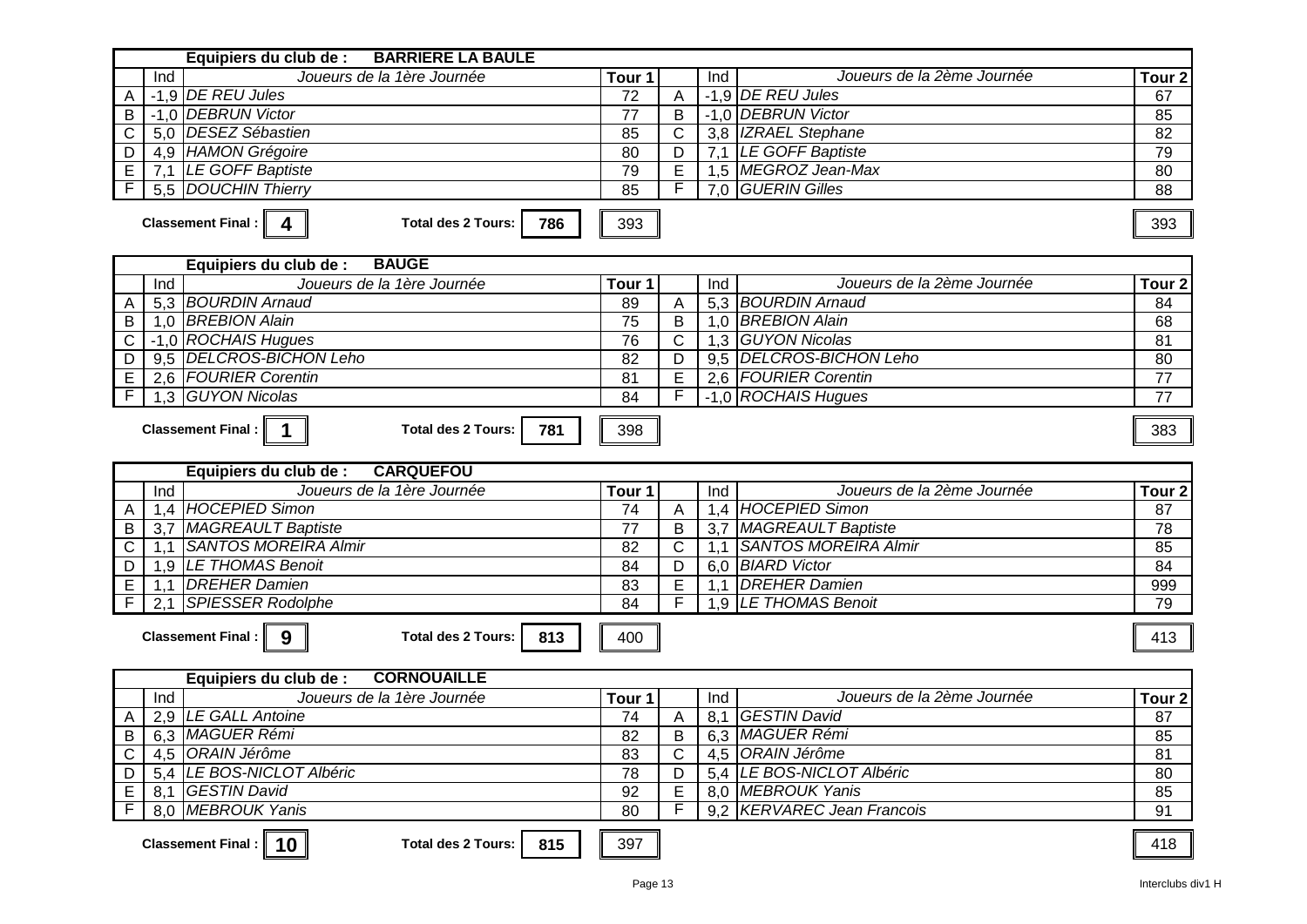|                                                                         | <b>COUDRAY MONTCEAUX</b><br>Equipiers du club de :                       |                      |                |     |                                       |                   |
|-------------------------------------------------------------------------|--------------------------------------------------------------------------|----------------------|----------------|-----|---------------------------------------|-------------------|
|                                                                         | Joueurs de la 1ère Journée<br>Ind                                        | $\overline{T}$ our 1 |                | Ind | Joueurs de la 2ème Journée            | Tour <sub>2</sub> |
| A                                                                       | 7,1 PRINGAULT Charles                                                    | 87                   | A              |     | 3.5 MEUNIER SERRES Jérémy             | 72                |
| В                                                                       | 8,5 SAVIN Jean-Philippe                                                  | $\overline{88}$      | $\overline{B}$ |     | 4,7 MARIAU Clément                    | 82                |
| C                                                                       | 4,7 MARIAU Clément                                                       | $\overline{82}$      | $\mathsf{C}$   |     | 7.1 PRINGAULT Charles                 | 81                |
| D                                                                       | 7.7 BETTAN DE ROUVRAY Arnaud                                             | 84                   | D              |     | 4,6 BIAUDELLE Martin                  | 81                |
| E                                                                       | 4,6 BIAUDELLE Martin                                                     | 81                   | $\overline{E}$ |     | 7.7 BETTAN DE ROUVRAY Arnaud          | $\overline{86}$   |
| F                                                                       | 3.5 MEUNIER SERRES Jérémy                                                | 80                   |                |     | 8.5   SAVIN Jean-Philippe             | 92                |
|                                                                         | Classement Final : 11<br><b>Total des 2 Tours:</b><br>816                | 414                  |                |     |                                       | 402               |
|                                                                         | <b>GUERANDE</b><br>Equipiers du club de :                                |                      |                |     |                                       |                   |
|                                                                         | Joueurs de la 1ère Journée<br>Ind                                        | Tour 1               |                | Ind | Joueurs de la 2ème Journée            | Tour <sub>2</sub> |
| A                                                                       | 5,5 GENTIL Florian                                                       | 79                   | $\overline{A}$ |     | 5,5 GENTIL Florian                    | 90                |
| В                                                                       | 6,5 ROHEL Benjamin                                                       | 86                   | B              |     | -0,2 METAYER Benoist                  | $\overline{77}$   |
| $\mathsf{C}$                                                            | 1,0 VLETTER Morne                                                        | $\overline{75}$      | $\overline{C}$ |     | 6,5 ROHEL Benjamin                    | $\overline{81}$   |
| D                                                                       | 1,5 LEBRETON Eric                                                        | 76                   | D              |     | 1.5 LEBRETON Eric                     | 88                |
| E                                                                       | -0.2 METAYER Benoist                                                     | 81                   | E              |     | 6,5 RINGWALD Martin                   | 86                |
| F                                                                       | <b>TOSATTO Robin</b><br>2.4                                              | $\overline{80}$      | F              |     | 1.0 VLETTER Morne                     | $\overline{78}$   |
|                                                                         | Classement Final :<br>$\overline{7}$<br><b>Total des 2 Tours:</b><br>801 | 391                  |                |     |                                       | 410               |
|                                                                         | <b>LAC AU DUC</b><br>Equipiers du club de :                              |                      |                |     |                                       |                   |
|                                                                         | Joueurs de la 1ère Journée<br>Ind                                        | Tour 1               |                | Ind | Joueurs de la 2ème Journée            | Tour <sub>2</sub> |
|                                                                         | 2,9 TURMEAU Cédric                                                       | 76                   | $\overline{A}$ |     | 11,1 LE BOULLEC Frédéric              | 98                |
| B                                                                       | 11,2 COUDE Jerome                                                        | 99                   | B              |     | 2,9 TURMEAU Cédric                    | 78                |
| C                                                                       | 6.1 BOUJU Pierre                                                         | $\overline{78}$      | $\mathsf{C}$   |     | 7,9 BELLEC Patrice                    | $\overline{88}$   |
| D                                                                       | 11,1 BOCHER Antoine                                                      | 104                  | $\overline{D}$ |     | 11.1 BOCHER Antoine                   | 103               |
| E                                                                       | 11,1 LE BOULLEC Frédéric                                                 | 96                   | $\mathsf E$    |     | 13,7 CARET Yann                       | 91                |
|                                                                         | 7,9 BELLEC Patrice                                                       | 89                   | F              |     | 11,2 COUDE Jerome                     | 106               |
| Classement Final: $\ $<br><b>Total des 2 Tours:</b><br>16<br>896<br>438 |                                                                          |                      |                |     |                                       |                   |
|                                                                         |                                                                          |                      |                |     |                                       | 458               |
|                                                                         | <b>L'ODET</b><br>Equipiers du club de :                                  |                      |                |     |                                       |                   |
|                                                                         | Joueurs de la 1ère Journée<br>Ind                                        | Tour 1               |                | Ind | Joueurs de la 2ème Journée            | Tour <sub>2</sub> |
| A                                                                       | 4,4   LEBRETON Mathieu                                                   | 83                   | $\overline{A}$ | 1,0 | <b>WALTER Vincent</b>                 | 73                |
| B                                                                       | 0.7 LUCAS Vincent                                                        | 77                   | B              |     | 0.7 LUCAS Vincent                     | 86                |
| C                                                                       | 2,9 ANDRE Dylan                                                          | 79                   | $\overline{C}$ |     | 1,9 TYMEN Malo                        | $\overline{78}$   |
| D                                                                       | <b>WALTER Vincent</b><br>1,0                                             | $\overline{83}$      | $\overline{D}$ |     | 3,3 LE BARON Benoit                   | $\overline{81}$   |
| E<br>F                                                                  | 1,9 TYMEN Malo<br>4,0 TYMEN Corentin                                     | 81<br>78             | E<br>F         |     | 2,9 ANDRE Dylan<br>4,0 TYMEN Corentin | 78<br>77          |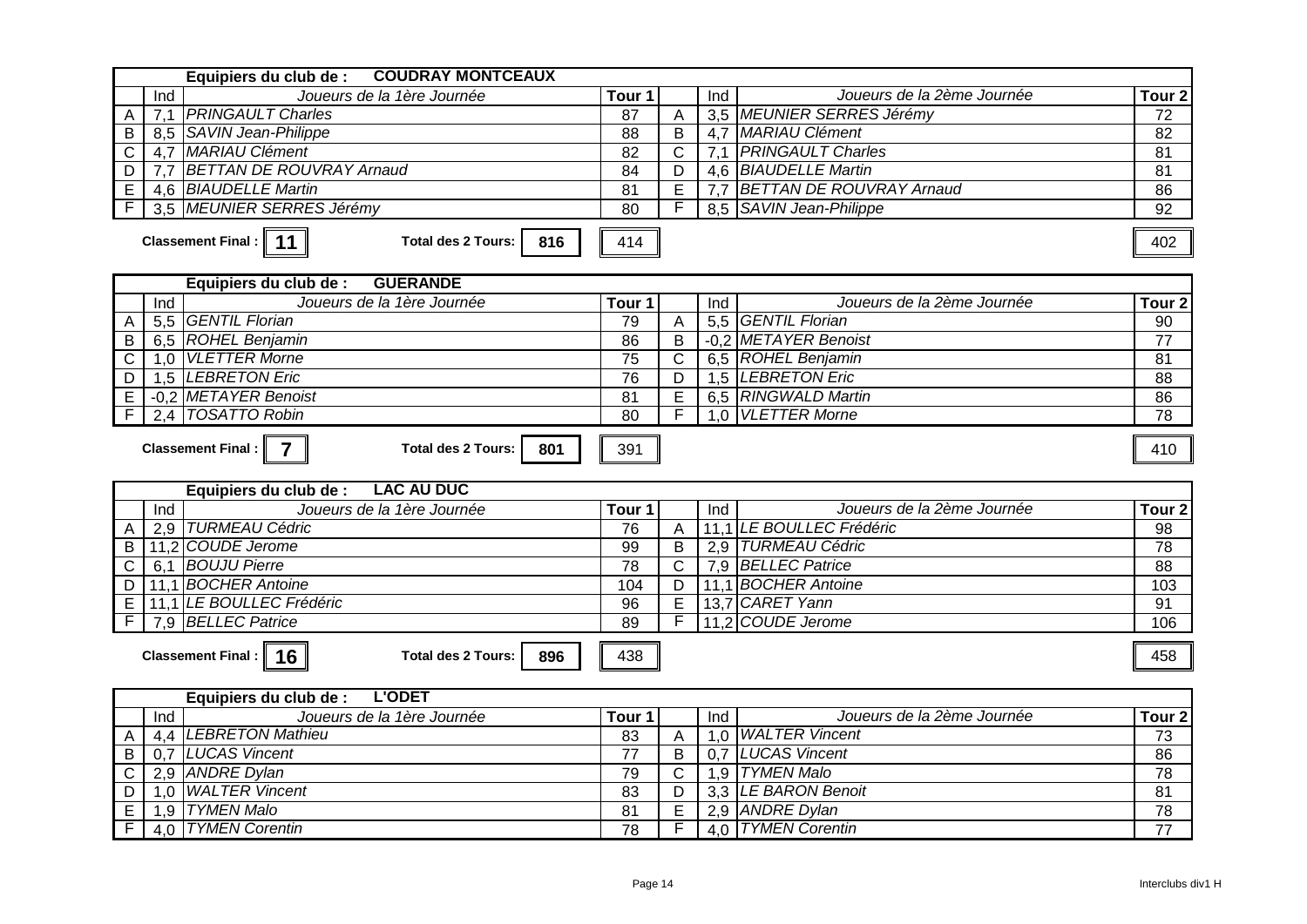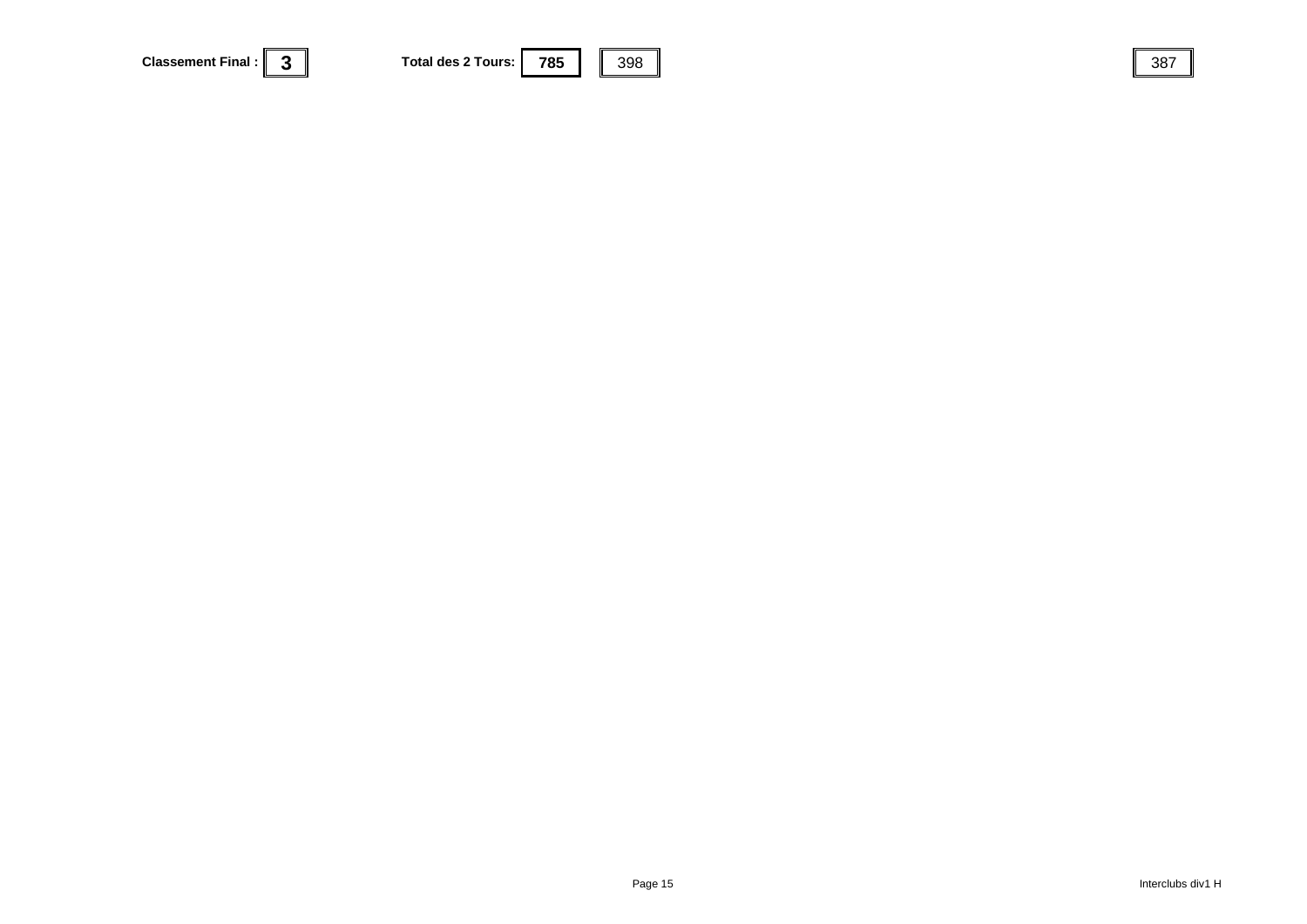| Equipiers du club de : PLOEMEUR                                                |                   |                |     |                                                 |                   |
|--------------------------------------------------------------------------------|-------------------|----------------|-----|-------------------------------------------------|-------------------|
| Joueurs de la 1ère Journée<br>Ind                                              | Tour 1            |                | Ind | Joueurs de la 2ème Journée                      | Tour <sub>2</sub> |
| 2,3 GUIGUENO Dominique<br>Α                                                    | 80                | A              |     | 2,3 GUIGUENO Dominique                          | 78                |
| 4,0 GENDREAU Christophe<br>B                                                   | 81                | B              |     | 4,6 LANGLAIS David                              | 83                |
| 3,6 QUEFFELEC Laurent<br>$\mathsf C$                                           | 86                | $\mathsf{C}$   | 3,6 | <b>QUEFFELEC Laurent</b>                        | $\overline{88}$   |
| 5.2 PETIT MINUESA Raphael<br>D                                                 | 74                | D              |     | 5.2 PETIT MINUESA Raphael                       | 92                |
| 4,6 LANGLAIS David<br>E                                                        | 85                | E              |     | 4.0 GENDREAU Christophe                         | 88                |
| F<br><b>DASILVA Jean-Paul</b><br>5.9                                           | 86                | F              | 4.1 | <b>SALGADO Guillaume</b>                        | 81                |
| Classement Final :   13  <br><b>Total des 2 Tours:</b><br>824                  | 406               |                |     |                                                 | 418               |
| <b>PORNIC</b><br>Equipiers du club de :                                        |                   |                |     |                                                 |                   |
| Joueurs de la 1ère Journée<br>Ind                                              | Tour 1            |                | Ind | Joueurs de la 2ème Journée                      | Tour <sub>2</sub> |
| 7,1 HERVE Alexandre<br>Α                                                       | 80                | A              |     | 2,4 GUERET Maxime                               | 76                |
| 5,1 LE VRAUX Matthieu<br>B                                                     | 86                | B              |     | 7,1 HERVE Alexandre                             | 86                |
| 7,3 LE DRAOULEC Gaël<br>C                                                      | 90                | C              |     | 7,3 LE DRAOULEC Gaël                            | 80                |
| 6,4 GROLIER Thomas<br>D                                                        | 90                | D              |     | 5,1 LE VRAUX Matthieu                           | 86                |
| 7,3 VARELLA Stanislas<br>$\overline{E}$                                        | 92                | E              |     | 6.8 ALLEREAU Damien                             | 84                |
| F<br>2.4 GUERET Maxime                                                         | $\overline{81}$   | F              |     | 8.6 PADIOLEAU Gaëtan                            | 92                |
| Classement Final :   15  <br><b>Total des 2 Tours:</b><br>839                  | 427               |                |     |                                                 | 412               |
| <b>SAVENAY</b><br>Equipiers du club de :                                       |                   |                |     |                                                 |                   |
| Joueurs de la 1ère Journée<br>Ind                                              | Tour <sub>1</sub> |                | Ind | Joueurs de la 2ème Journée                      | Tour <sub>2</sub> |
| 1,9 SABI Majid<br>Α                                                            | 78                | $\overline{A}$ |     | 2,3 HOUSSEL Pierre                              | 86                |
| 1,4 FERNANDEZ-MANGAS Enzo<br>B                                                 | 72                | B              |     | 3,0 CHOPOT Benoit                               | 79                |
| 3,0 CHOPOT Benoit<br>$\mathsf C$                                               | 80                | $\mathsf{C}$   |     |                                                 |                   |
|                                                                                |                   |                |     |                                                 | 75                |
| 9,6 SCELLOS Thomas                                                             | 91                | D              |     | 1,4   FERNANDEZ-MANGAS Enzo<br>4,9 BURGESS John | 89                |
| $\overline{D}$<br>2.3 HOUSSEL Pierre                                           | 80                | E              |     | 9.6 SCELLOS Thomas                              | 86                |
| E<br>F<br>4,9 BURGESS John                                                     | 83                | F              |     | 1,9 SABI Majid                                  | 76                |
| $5\phantom{1}$<br><b>Classement Final:</b><br><b>Total des 2 Tours:</b><br>795 | 393               |                |     |                                                 | 402               |
| <b>ST SAMSON</b><br>Equipiers du club de :                                     |                   |                |     |                                                 |                   |
| Joueurs de la 1ère Journée<br>Ind                                              | Tour 1            |                | Ind | Joueurs de la 2ème Journée                      | Tour <sub>2</sub> |
| 7,3 HUON Guillaume<br>A                                                        | 83                | A              |     | 7,3 HUON Guillaume                              | 96                |
| 10.8 MAC GARRY Yann<br>B                                                       | 88                | B              |     | 10,8 MAC GARRY Yann                             | 84                |
| 5,0 HAEM Gwendal<br>C                                                          | 80                | $\mathsf{C}$   |     | 2.8 LE GARDIEN Maxime                           | 84                |
| 2,2 LE GUILLOUZER Goulven<br>D                                                 | $\overline{81}$   | D              |     | 2,2 LE GUILLOUZER Goulven                       | 79                |
| $\overline{E}$<br>6,9 SALPIN Arnaud<br>F<br>2.8 LE GARDIEN Maxime              | 83<br>90          | E<br>F         |     | 5,0 HAEM Gwendal<br>1.4   TOUPIN Lorris         | 81<br>76          |